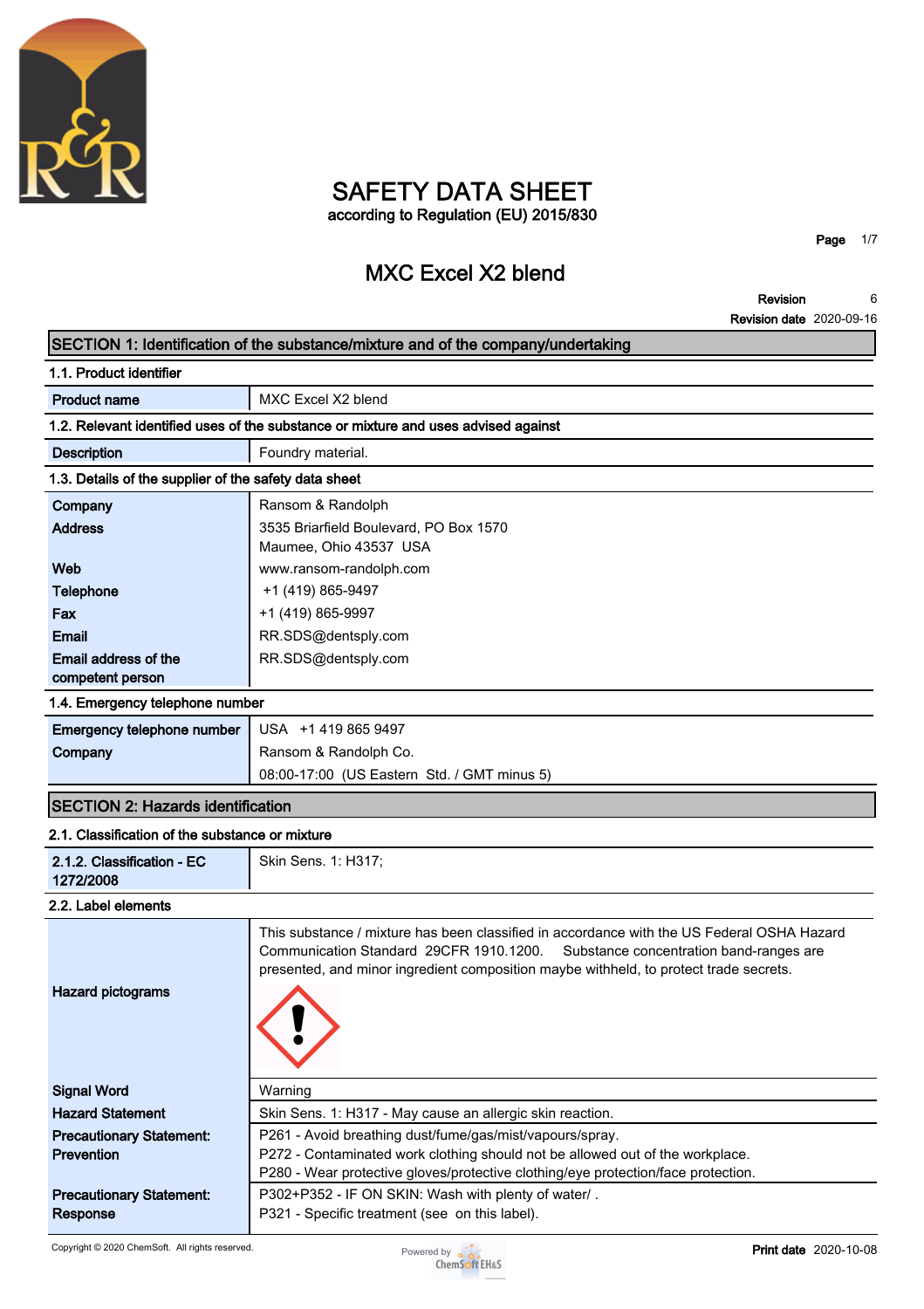| 2.2. Label elements                                |                                                                              |
|----------------------------------------------------|------------------------------------------------------------------------------|
|                                                    | P333+P313 - If skin irritation or rash occurs: Get medical advice/attention. |
| <b>Precautionary Statement:</b><br><b>Disposal</b> | P501 - Dispose of contents/container to local and national regulations       |
| <b>Further information</b>                         |                                                                              |
|                                                    | Not applicable. PBT and vPvB assessment.                                     |

# **SECTION 3: Composition/information on ingredients**

#### **3.2. Mixtures**

### **EC 1272/2008**

| <b>Chemical Name</b>                                                                      | Index No.    | CAS No.    | EC No.    | <b>REACH Registration</b><br><b>Number</b> | Conc.<br>$(\%w/w)$ | Classification                                      |
|-------------------------------------------------------------------------------------------|--------------|------------|-----------|--------------------------------------------|--------------------|-----------------------------------------------------|
| Alkoxylated Decyl Alcohol                                                                 |              | 37251-67-5 |           |                                            |                    | 1 - 10% Skin Irrit. 2: H315; Eye Irrit. 2:<br>H319: |
| $2,2^{\prime},2^{\prime\prime}$ -<br>(Hexahydro-1,3,5-triazine-1,3,5-triyl<br>)triethanol | 613-114-00-6 | 4719-04-4  | 225-208-0 |                                            |                    | 0.5 - 1% Acute Tox. 4: H302; Skin<br>Sens. 1: H317: |
| diphenyl keytone<br>USA                                                                   |              | 119-61-9   |           |                                            |                    | 0 - 0.5% Carc. 2: H351:                             |

### **SECTION 4: First aid measures**

#### **4.1. Description of first aid measures**

| Inhalation                                                 | Move the exposed person to fresh air. Seek medical attention if irritation or symptoms persist.                             |
|------------------------------------------------------------|-----------------------------------------------------------------------------------------------------------------------------|
| Eye contact                                                | Rinse immediately with plenty of water for 15 minutes holding the eyelids open. Immediate medical<br>attention is required. |
| <b>Skin contact</b>                                        | Remove all contaminated clothes and footwear immediately unless stuck to skin. Rinse<br>immediately with plenty of water.   |
| Ingestion                                                  | Drink 1 to 2 glasses of water. If swallowed, rinse mouth with water (only if the person is conscious).                      |
|                                                            | 4.2. Most important symptoms and effects, both acute and delayed                                                            |
| Inhalation                                                 | May cause irritation to respiratory system.                                                                                 |
| Eye contact                                                | May cause irritation to eyes.                                                                                               |
| <b>Skin contact</b>                                        | May cause sensitisation by skin contact.                                                                                    |
| Ingestion                                                  | May cause irritation to mucous membranes.                                                                                   |
|                                                            | 4.3. Indication of any immediate medical attention and special treatment needed                                             |
| Inhalation                                                 | Seek medical attention if irritation or symptoms persist.                                                                   |
| Eye contact                                                | Seek medical attention if irritation or symptoms persist.                                                                   |
| <b>Skin contact</b>                                        | Seek medical attention if irritation or symptoms persist.                                                                   |
| Ingestion                                                  | Seek medical attention if irritation or symptoms persist.                                                                   |
| <b>SECTION 5: Firefighting measures</b>                    |                                                                                                                             |
| 5.1. Extinguishing media                                   |                                                                                                                             |
|                                                            | Use extinguishing media appropriate to the surrounding fire conditions.                                                     |
| 5.2. Special hazards arising from the substance or mixture |                                                                                                                             |
|                                                            | Burning produces irritating, toxic and obnoxious fumes.                                                                     |
| 5.3. Advice for firefighters                               |                                                                                                                             |
|                                                            | Self-contained breathing apparatus. Wear suitable protective clothing.                                                      |

# **SECTION 6: Accidental release measures**

#### **6.1. Personal precautions, protective equipment and emergency procedures**

**Wear suitable protective equipment.**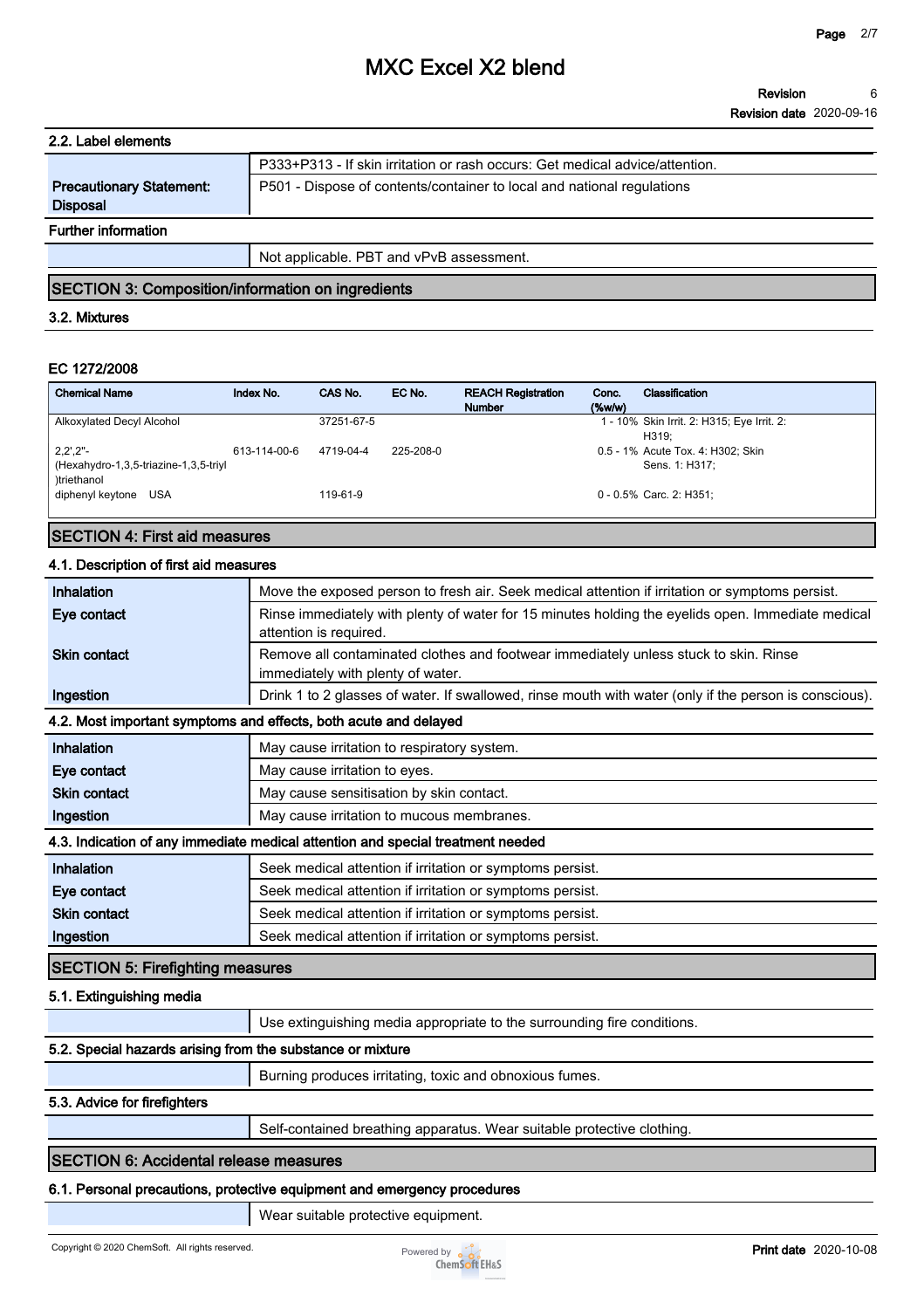**Revision Revision date 2020-09-16 6**

| 6.2. Environmental precautions                                    |                                                                                                                              |
|-------------------------------------------------------------------|------------------------------------------------------------------------------------------------------------------------------|
|                                                                   | Do not allow product to enter drains.                                                                                        |
| 6.3. Methods and material for containment and cleaning up         |                                                                                                                              |
|                                                                   | Absorb with inert, absorbent material. Transfer to suitable, labelled container.                                             |
| 6.4. Reference to other sections                                  |                                                                                                                              |
|                                                                   | See section [2, 8 & 13] for further information.                                                                             |
| <b>SECTION 7: Handling and storage</b>                            |                                                                                                                              |
| 7.1. Precautions for safe handling                                |                                                                                                                              |
|                                                                   | Avoid contact with eyes and skin. Ensure adequate ventilation of the working area. Wash hands<br>after handling the product. |
| 7.2. Conditions for safe storage, including any incompatibilities |                                                                                                                              |
|                                                                   | Do NOT allow to freeze. Keep in a cool, dry, well ventilated area. Keep containers tightly closed.                           |
| 7.3. Specific end use(s)                                          |                                                                                                                              |
|                                                                   | Foundry material.                                                                                                            |
| <b>SECTION 8: Exposure controls/personal protection</b>           |                                                                                                                              |
| $0.1$ Cantral noromators                                          |                                                                                                                              |

# **8.1. Control parameters**

**Ensure adequate ventilation of the working area.**

#### **8.1.1. Exposure Limit Values**

| Ethanolamine (2-Aminoethanol) | WEL 8-hr limit ppm: 1        | WEL 8-hr limit mg/m3: 2.5          |
|-------------------------------|------------------------------|------------------------------------|
|                               | WEL 15 min limit ppm: 3      | <b>WEL 15 min limit mg/m3: 7.6</b> |
|                               | WEL 8-hr limit mg/m3 total - | WEL 15 min limit mg/m3 total -     |
|                               | inhalable dust:              | inhalable dust:                    |
|                               | WEL 8-hr limit mg/m3 total - | WEL 15 min limit mg/m3 total -     |
|                               | respirable dust:             | respirable dust:                   |
| Mono ethylene glycol          | WEL 8-hr limit ppm: -        | WEL 8-hr limit mg/m3: 10           |
| (Ethane-1,2-diol particulate) |                              |                                    |
|                               | WEL 15 min limit ppm: -      | WEL 15 min limit mg/m3: -          |
|                               | WEL 8-hr limit mg/m3 total - | WEL 15 min limit mg/m3 total -     |
|                               | inhalable dust:              | inhalable dust:                    |
|                               | WEL 8-hr limit mg/m3 total - | WEL 15 min limit mg/m3 total -     |
|                               | respirable dust:             | respirable dust:                   |
| Mono ethylene glycol          | WEL 8-hr limit ppm: 20       | WEL 8-hr limit mg/m3: 52           |
| (Ethane-1,2-diol vapour)      |                              |                                    |
|                               | WEL 15 min limit ppm: 40     | WEL 15 min limit mg/m3: 104        |
|                               | WEL 8-hr limit mg/m3 total - | WEL 15 min limit mg/m3 total -     |
|                               | inhalable dust:              | inhalable dust:                    |
|                               | WEL 8-hr limit mg/m3 total - | WEL 15 min limit mg/m3 total -     |
|                               | respirable dust:             | respirable dust:                   |

#### **8.2. Exposure controls**

| 8.2.1. Appropriate engineering<br>controls | Ensure adequate ventilation of the working area. |
|--------------------------------------------|--------------------------------------------------|
| 8.2.2. Individual protection               | Apron (Plastic or rubber).                       |
| measures                                   |                                                  |
| Eye / face protection                      | Approved safety goggles.                         |

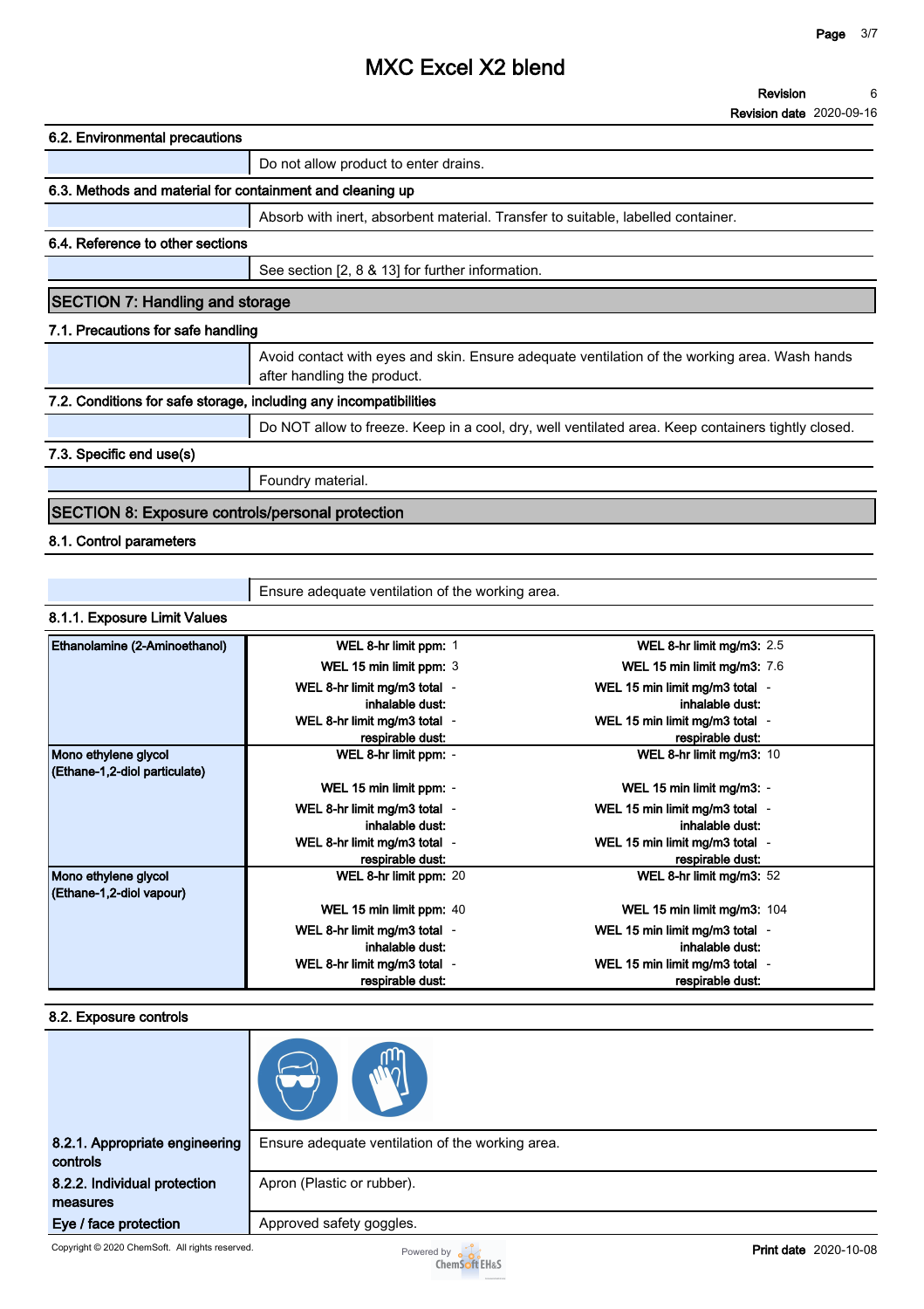| 8.2. Exposure controls |                       |
|------------------------|-----------------------|
| Skin protection -      | Wear suitable gloves. |
| Handprotection         |                       |

# **Respiratory protection** | Suitable respiratory equipment.

# **SECTION 9: Physical and chemical properties**

# **9.1. Information on basic physical and chemical properties**

| Appearance                                         | Viscous liquid./Paste                               |
|----------------------------------------------------|-----------------------------------------------------|
|                                                    | Colour   Off white                                  |
|                                                    | <b>Odour</b> Mild/Ammoniacal                        |
|                                                    | $pH$ 7 - 9                                          |
| <b>Freezing Point</b> $\approx 0$ °C               |                                                     |
| Initial boiling point $\approx 100$ °C             |                                                     |
|                                                    | Flash point   Not applicable.                       |
|                                                    | <b>Evaporation rate</b> No data available           |
| <b>Flammability (solid, gas)</b> No data available |                                                     |
| Vapour pressure Not applicable.                    |                                                     |
|                                                    | Vapour density   Not applicable.                    |
|                                                    | <b>Relative density</b> $1 - 1.2$ (H2O = 1 @ 20 °C) |
|                                                    | Fat Solubility   Not applicable.                    |
| <b>Partition coefficient</b> No data available     |                                                     |
| Autoignition temperature Not applicable.           |                                                     |
|                                                    | Viscosity   No data available                       |
| <b>Explosive properties</b> Not applicable.        |                                                     |
| <b>Oxidising properties</b> Not applicable.        |                                                     |
| Solubility                                         | Miscible in water                                   |

### **9.2. Other information**

| Surface tension Not applicable.<br>Gas group Not applicable.<br>Benzene Content Not applicable.<br>Lead content Not applicable.<br>VOC (Volatile organic Not applicable.<br>$compounds\parallel$ | <b>Conductivity</b> Not applicable. |
|--------------------------------------------------------------------------------------------------------------------------------------------------------------------------------------------------|-------------------------------------|
|                                                                                                                                                                                                  |                                     |
|                                                                                                                                                                                                  |                                     |
|                                                                                                                                                                                                  |                                     |
|                                                                                                                                                                                                  |                                     |
|                                                                                                                                                                                                  |                                     |
|                                                                                                                                                                                                  |                                     |

### **SECTION 10: Stability and reactivity**

### **10.1. Reactivity**

|                                          | Not applicable.                          |  |
|------------------------------------------|------------------------------------------|--|
| 10.2. Chemical stability                 |                                          |  |
|                                          | Stable under normal conditions.          |  |
| 10.3. Possibility of hazardous reactions |                                          |  |
|                                          | No Significant Hazard.                   |  |
| 10.4. Conditions to avoid                |                                          |  |
|                                          | Direct sunlight. Do NOT allow to freeze. |  |
| 10.5. Incompatible materials             |                                          |  |
|                                          | Sodium chloride.                         |  |
| 10.6. Hazardous decomposition products   |                                          |  |
|                                          | None.                                    |  |

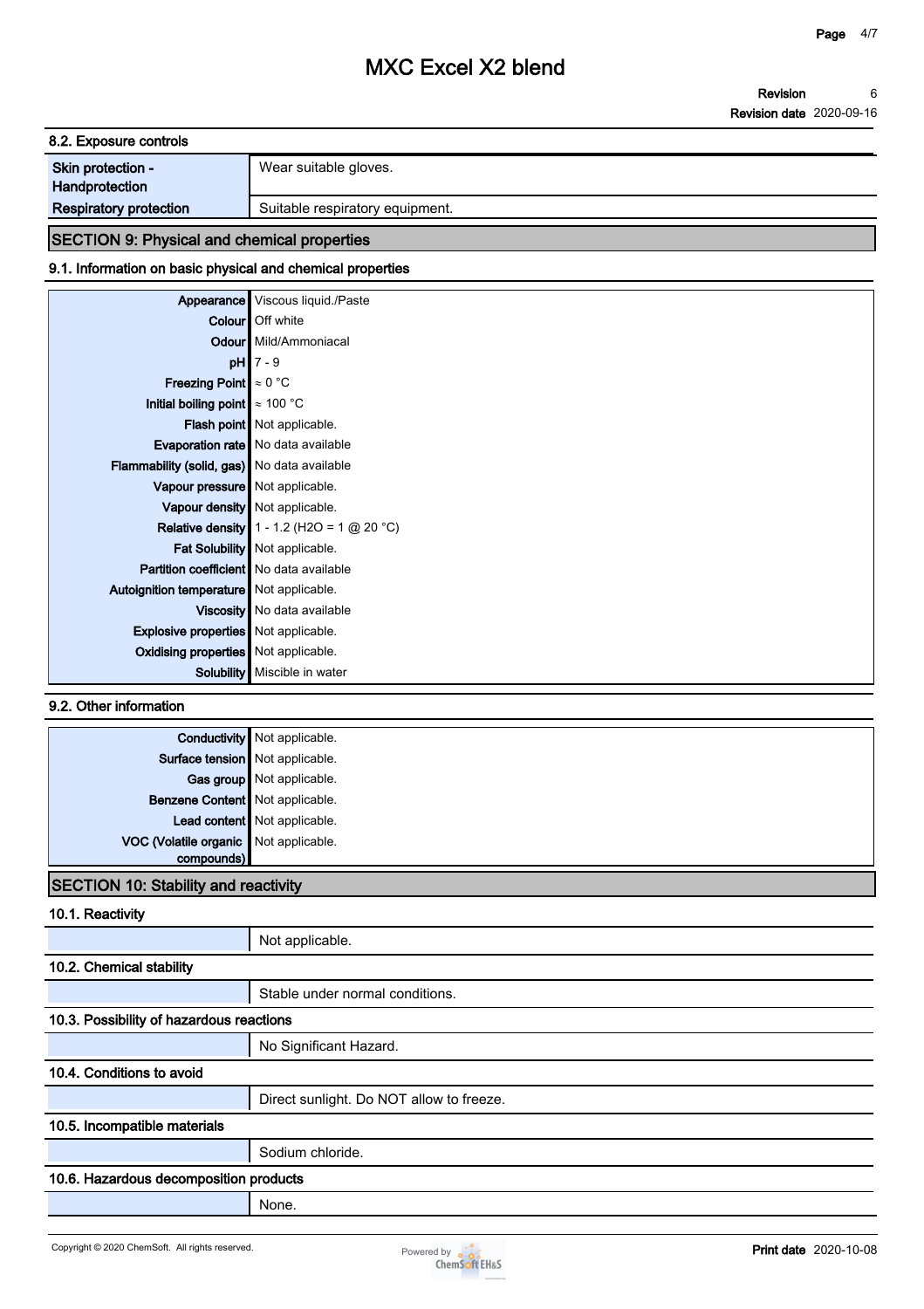#### **Revision 6**

**Revision date 2020-09-16**

### **SECTION 11: Toxicological information**

#### **11.1. Information on toxicological effects**

| <b>Acute toxicity</b>         | No data is available on this product.                             |
|-------------------------------|-------------------------------------------------------------------|
| Skin corrosion/irritation     | May cause irritation to skin.                                     |
| Serious eye damage/irritation | May cause irritation to eyes.                                     |
| Respiratory or skin           | May cause sensitisation by skin contact.                          |
| sensitisation                 |                                                                   |
| Germ cell mutagenicity        | Based on available data, the classification criteria are not met. |
| Carcinogenicity               | Based on available data, the classification criteria are not met. |
| Reproductive toxicity         | Based on available data, the classification criteria are not met. |
| STOT-single exposure          | Based on available data, the classification criteria are not met. |
| STOT-repeated exposure        | Based on available data, the classification criteria are not met. |
| <b>Aspiration hazard</b>      | Based on available data, the classification criteria are not met. |
| Repeated or prolonged         | May cause irritation to skin.                                     |
| exposure                      |                                                                   |

### **SECTION 12: Ecological information**

#### **12.1. Toxicity**

**No data available**

# **12.2. Persistence and degradability**

|  | No data is available on this product. |
|--|---------------------------------------|
|--|---------------------------------------|

#### **12.3. Bioaccumulative potential**

|                                            | Does not bioaccumulate.                                                                                             |  |  |
|--------------------------------------------|---------------------------------------------------------------------------------------------------------------------|--|--|
| <b>Partition coefficient</b>               |                                                                                                                     |  |  |
|                                            | MXC Excel X2 blend No data available                                                                                |  |  |
| 12.4. Mobility in soil                     |                                                                                                                     |  |  |
|                                            | Not determined.                                                                                                     |  |  |
| 12.5. Results of PBT and vPvB assessment   |                                                                                                                     |  |  |
|                                            | Not applicable.                                                                                                     |  |  |
| 12.6. Other adverse effects                |                                                                                                                     |  |  |
|                                            | Not applicable.                                                                                                     |  |  |
| <b>SECTION 13: Disposal considerations</b> |                                                                                                                     |  |  |
| 13.1. Waste treatment methods              |                                                                                                                     |  |  |
|                                            | Dispose of in compliance with all. local and national regulations.                                                  |  |  |
| <b>Disposal methods</b>                    |                                                                                                                     |  |  |
|                                            | Contact a licensed waste disposal company.                                                                          |  |  |
| Disposal of packaging                      |                                                                                                                     |  |  |
|                                            | Do NOT reuse empty containers. Empty containers can be sent for disposal or recycling.                              |  |  |
| <b>Further information</b>                 |                                                                                                                     |  |  |
|                                            | For disposal within the EC, the appropriate code according to the European Waste Catalogue<br>(EWC) should be used. |  |  |
| <b>SECTION 14: Transport information</b>   |                                                                                                                     |  |  |

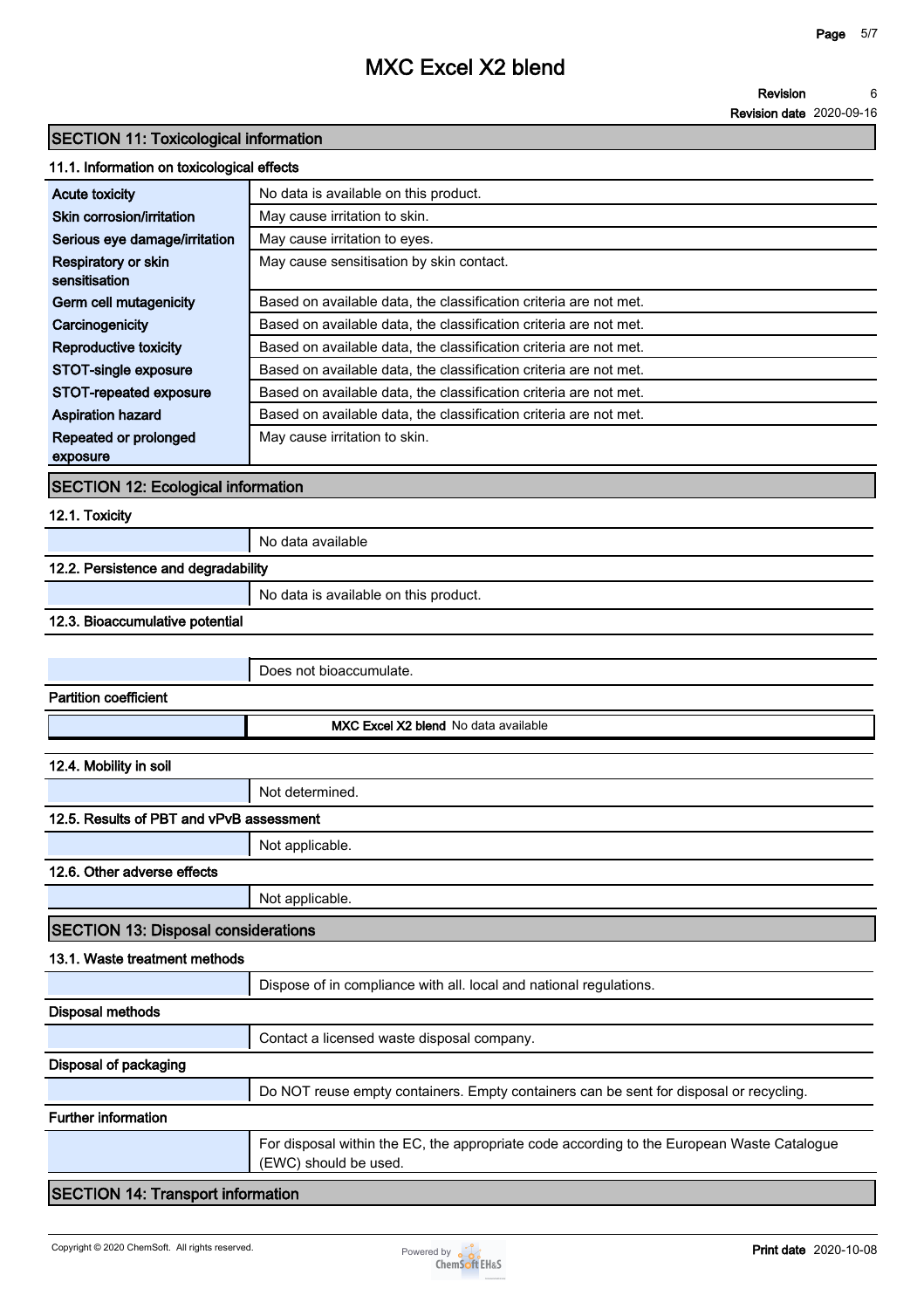#### **Revision 6**

| <b>Revision date 2020-09-16</b> |  |
|---------------------------------|--|
|---------------------------------|--|

| The product is not classified as dangerous for carriage.<br>14.2. UN proper shipping name<br>The product is not classified as dangerous for carriage.<br>14.3. Transport hazard class(es)<br>The product is not classified as dangerous for carriage.<br>14.4. Packing group<br>The product is not classified as dangerous for carriage.<br>14.5. Environmental hazards<br>The product is not classified as dangerous for carriage.<br>14.6. Special precautions for user<br>The product is not classified as dangerous for carriage.<br>14.7. Transport in bulk according to Annex II of MARPOL 73/78 and the IBC Code<br>The product is not classified as dangerous for carriage.<br><b>Further information</b><br>The product is not classified as dangerous for carriage.<br><b>SECTION 15: Regulatory information</b><br>15.1. Safety, health and environmental regulations/legislation specific for the substance or mixture<br><b>Regulations</b><br>U.S. FEDERAL REGULATIONS: MXC excel X2 blend. CERCLA 103 Reportable Quantity: This<br>product is not subject to CERCLA toxic chemical reporting requirements. Many states have more<br>stringent release reporting requirements. Report spills required under federal, state and local<br>regulations.<br><b>SARA TITLE III:</b><br>Hazard Category For Section 311/312: acute health, chronic health<br>Section 313 Toxic Chemicals: This product contains the following chemicals subject to Annual<br>Release Reporting Requirements Under SARA Title III, Section 313 (40 CFR 372): None | 14.1. UN number |                                                                                                       |
|----------------------------------------------------------------------------------------------------------------------------------------------------------------------------------------------------------------------------------------------------------------------------------------------------------------------------------------------------------------------------------------------------------------------------------------------------------------------------------------------------------------------------------------------------------------------------------------------------------------------------------------------------------------------------------------------------------------------------------------------------------------------------------------------------------------------------------------------------------------------------------------------------------------------------------------------------------------------------------------------------------------------------------------------------------------------------------------------------------------------------------------------------------------------------------------------------------------------------------------------------------------------------------------------------------------------------------------------------------------------------------------------------------------------------------------------------------------------------------------------------------------------------------------------------------|-----------------|-------------------------------------------------------------------------------------------------------|
|                                                                                                                                                                                                                                                                                                                                                                                                                                                                                                                                                                                                                                                                                                                                                                                                                                                                                                                                                                                                                                                                                                                                                                                                                                                                                                                                                                                                                                                                                                                                                          |                 |                                                                                                       |
|                                                                                                                                                                                                                                                                                                                                                                                                                                                                                                                                                                                                                                                                                                                                                                                                                                                                                                                                                                                                                                                                                                                                                                                                                                                                                                                                                                                                                                                                                                                                                          |                 |                                                                                                       |
|                                                                                                                                                                                                                                                                                                                                                                                                                                                                                                                                                                                                                                                                                                                                                                                                                                                                                                                                                                                                                                                                                                                                                                                                                                                                                                                                                                                                                                                                                                                                                          |                 |                                                                                                       |
|                                                                                                                                                                                                                                                                                                                                                                                                                                                                                                                                                                                                                                                                                                                                                                                                                                                                                                                                                                                                                                                                                                                                                                                                                                                                                                                                                                                                                                                                                                                                                          |                 |                                                                                                       |
|                                                                                                                                                                                                                                                                                                                                                                                                                                                                                                                                                                                                                                                                                                                                                                                                                                                                                                                                                                                                                                                                                                                                                                                                                                                                                                                                                                                                                                                                                                                                                          |                 |                                                                                                       |
|                                                                                                                                                                                                                                                                                                                                                                                                                                                                                                                                                                                                                                                                                                                                                                                                                                                                                                                                                                                                                                                                                                                                                                                                                                                                                                                                                                                                                                                                                                                                                          |                 |                                                                                                       |
|                                                                                                                                                                                                                                                                                                                                                                                                                                                                                                                                                                                                                                                                                                                                                                                                                                                                                                                                                                                                                                                                                                                                                                                                                                                                                                                                                                                                                                                                                                                                                          |                 |                                                                                                       |
|                                                                                                                                                                                                                                                                                                                                                                                                                                                                                                                                                                                                                                                                                                                                                                                                                                                                                                                                                                                                                                                                                                                                                                                                                                                                                                                                                                                                                                                                                                                                                          |                 |                                                                                                       |
|                                                                                                                                                                                                                                                                                                                                                                                                                                                                                                                                                                                                                                                                                                                                                                                                                                                                                                                                                                                                                                                                                                                                                                                                                                                                                                                                                                                                                                                                                                                                                          |                 |                                                                                                       |
|                                                                                                                                                                                                                                                                                                                                                                                                                                                                                                                                                                                                                                                                                                                                                                                                                                                                                                                                                                                                                                                                                                                                                                                                                                                                                                                                                                                                                                                                                                                                                          |                 |                                                                                                       |
|                                                                                                                                                                                                                                                                                                                                                                                                                                                                                                                                                                                                                                                                                                                                                                                                                                                                                                                                                                                                                                                                                                                                                                                                                                                                                                                                                                                                                                                                                                                                                          |                 |                                                                                                       |
|                                                                                                                                                                                                                                                                                                                                                                                                                                                                                                                                                                                                                                                                                                                                                                                                                                                                                                                                                                                                                                                                                                                                                                                                                                                                                                                                                                                                                                                                                                                                                          |                 |                                                                                                       |
|                                                                                                                                                                                                                                                                                                                                                                                                                                                                                                                                                                                                                                                                                                                                                                                                                                                                                                                                                                                                                                                                                                                                                                                                                                                                                                                                                                                                                                                                                                                                                          |                 |                                                                                                       |
|                                                                                                                                                                                                                                                                                                                                                                                                                                                                                                                                                                                                                                                                                                                                                                                                                                                                                                                                                                                                                                                                                                                                                                                                                                                                                                                                                                                                                                                                                                                                                          |                 |                                                                                                       |
|                                                                                                                                                                                                                                                                                                                                                                                                                                                                                                                                                                                                                                                                                                                                                                                                                                                                                                                                                                                                                                                                                                                                                                                                                                                                                                                                                                                                                                                                                                                                                          |                 |                                                                                                       |
|                                                                                                                                                                                                                                                                                                                                                                                                                                                                                                                                                                                                                                                                                                                                                                                                                                                                                                                                                                                                                                                                                                                                                                                                                                                                                                                                                                                                                                                                                                                                                          |                 |                                                                                                       |
|                                                                                                                                                                                                                                                                                                                                                                                                                                                                                                                                                                                                                                                                                                                                                                                                                                                                                                                                                                                                                                                                                                                                                                                                                                                                                                                                                                                                                                                                                                                                                          |                 |                                                                                                       |
| Section 302 Extremely Hazardous Substances (TPQ): None<br>EPA Toxic Substances Control Act (TSCA) Status: All of the components of this product are listed<br>on the TSCA inventory.<br><b>U.S. STATE REGULATIONS</b><br>California Proposition 65: This product contains the following substances known to the State of<br>California to cause cancer: DIPHENYL KEYTONE (119-61-9) < 0.06% (wt.); ACRYLONITRILE<br>INTERNATIONAL REGULATIONS:<br>Canadian WHMIS Classification: Not a controlled product.<br>Canadian Environmental Protection Act: All of the components in this product are listed on the                                                                                                                                                                                                                                                                                                                                                                                                                                                                                                                                                                                                                                                                                                                                                                                                                                                                                                                                             |                 | (107-13-1) - trace; In-use-material may form respirable crystalline silica cristobalite (14464-46-1). |

#### **15.2. Chemical safety assessment**

**No data is available on this product.**

### **SECTION 16: Other information**

#### **Other information**